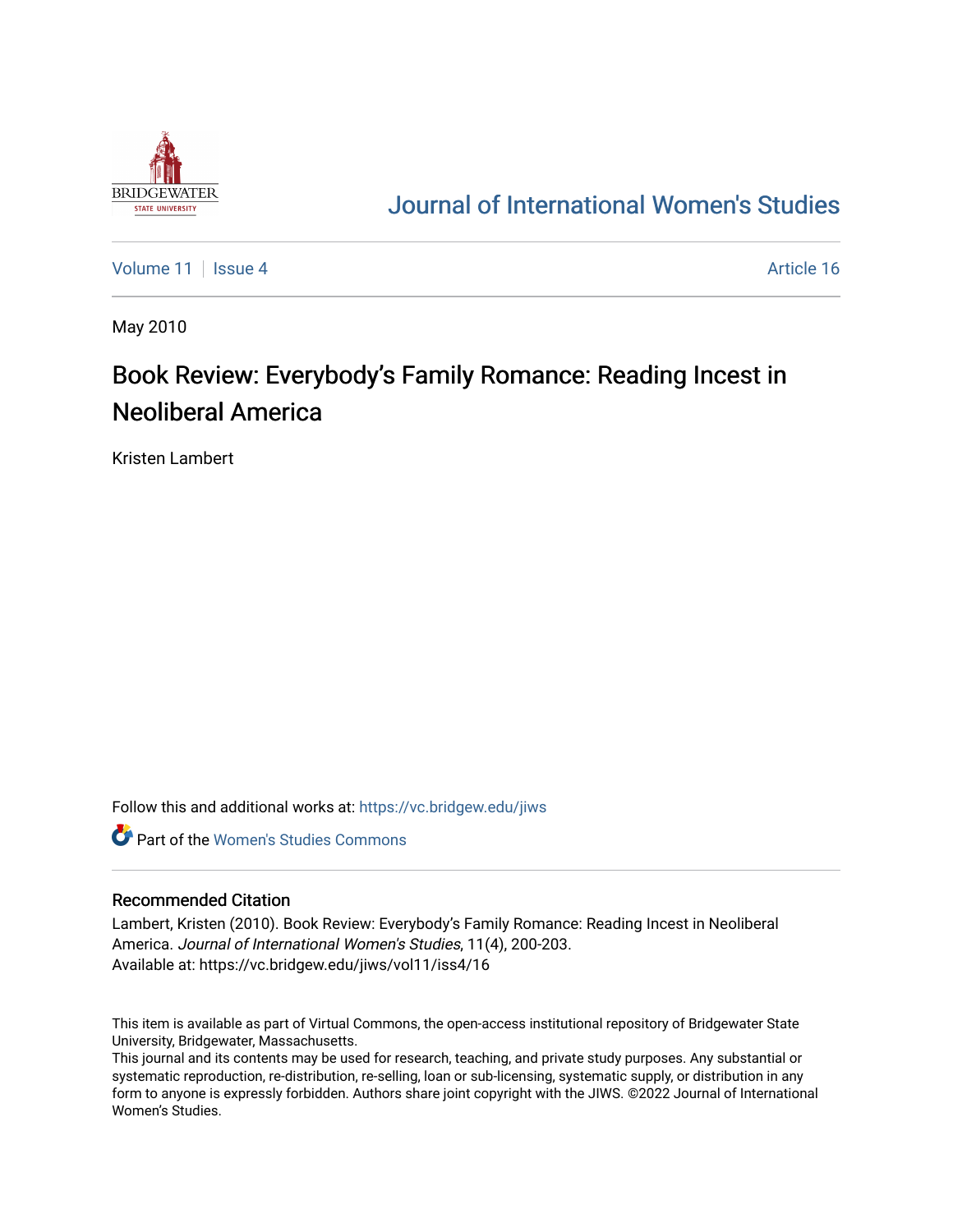*Everybody's Family Romance: Reading Incest in Neoliberal America*. 2009. Gillian Harkins. Minneapolis: University of Minnesota Press. 317 pp. (Index included). \$25.00 (Paperback).

## Reviewed by Kristen  $L$ ambert $<sup>1</sup>$  $<sup>1</sup>$  $<sup>1</sup>$ </sup>

In *Everybody's Family Romance: Reading Incest in Neoliberal America* Gillian Harkins connects popular media on incest from the 1980s to the 1990s to neoliberal politics. Utilizing an interdisciplinary approach, Harkins juxtaposes literary texts with court cases, research studies, and reviews, building her argument that women's texts played a key role in neoliberal strategies regarding family and family values. Harkins focuses on several texts, many of which highlight father-daughter incest, including Carolivia Herron's semi-autobiographical novel, *Thereafter Johnnie* (1991), Dorothy Allison's semi-autobiographical novel, *Bastard Out of Carolina* (1992), a 1998 psychological study on intergenerational sex known as the Rind Study, Kathryn Harrison's memoir *The Kiss* (1997), and Sapphire's fictional novel, *Push* (1996). Harkins postulates that social concerns regarding father-daughter incest created new cultural forms and that these new forms were used to "do the work of neoliberalism."

Harkins historicizes discourses of incest, starting with Freud and the incest taboo, and works her way into the memory wars of the late 1980s and early 1990s. Harkins notes how the incest taboo both regulated and normalized certain sexual relations prior to second wave feminism, and that to this day, incest continues to define moral boundaries regarding sexuality. Connecting incest and pedophilia, Harkins notes the odd fact that during that time the public consumed stories of incest in self-help books, TV talk shows, and media journalism, but rallied around laws and policies targeting stranger molestation (pedophilia). She stresses that these two focal points – incest and pedophilia – were then collapsed under the broader heading of child sexual abuse and the notion of the "child at risk."

In the chapter "Legal Fantasies: Populist Trauma and the Theater of Memory" Harkins outlines the memory wars, in which cases involving women's recovered memories of childhood incestuous relations with their fathers were at first embraced and then discredited in court and popular opinion. Most recovered memories were considered inadmissible in a court of law. This judicial blow was felt simultaneously outside the courtroom as public opinion turned against recovered memories, and eventually "false memory syndrome" became a part of the popular lexicon.

Harkins establishes how recovered memories were connected to trauma in general and post traumatic stress disorder in particular. Harkins makes the connection that in linking incest, through recovered memories, to PTSD and trauma, all child abuse came to

ı

<span id="page-1-0"></span><sup>&</sup>lt;sup>1</sup> Kristen Lambert is an Independent Scholar, with an M.A. in Media Studies.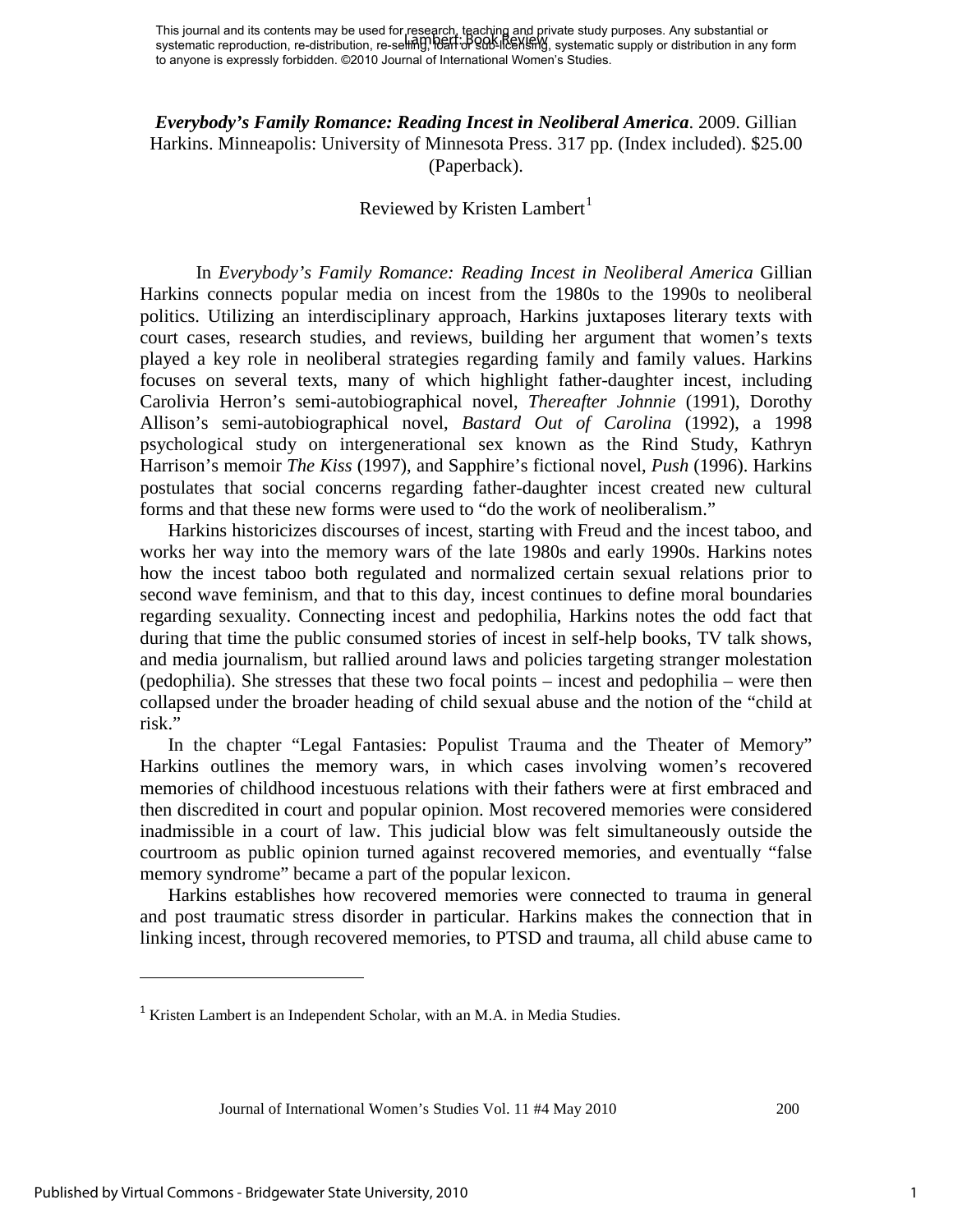seen as traumatic. Yet, Harkins contends, neoliberalism went one step further in relegating family values and moralizing sexual freedom by framing all intergenerational sexual relations as traumatic.

 In establishing this convoluted history of incest, Harkins proceeds to delve into the role women's semi-autobiographies and memoirs played in both reaffirming and resisting neoliberal politics. Harkins' work challenges criticisms lobbied against women's incest literature, which was criticized for adopting an internal look at incest and failing to align incest narratives with institutional systems of oppression. By tracing discourses of incest through these texts, Harkins argues that, to the contrary, this body of literature exposes changing family relations, the repositioning of family and family values in relation to the nation, and evolving discourses of child sexual abuse. Through textual literary analysis, Harkins locates a space where female survivors of incest could tell their stories and in some cases be embraced by the public at large and even gain mainstream success. In this respect *Everybody's Family Romance* is as much a sociological and historical examination of incest, as it is a defense of women's personal experiences on the subject as told within U.S. literature.

Harkins critiques form/genre as much as the representations themselves, exposing the ideological underpinnings of the family romance in relation to race and class. Harkins notes how African American female writers wrote autobiographies and novels dealing with incest as early as the 1970s. However, when recovered memories gained nationwide attention in the 1980s, these novels were "redescribed," or reappropriated, into an informal canon known as incest literature. Yet, as Harkins illustrates, the fit was never quite right. A close reading of Carolivia Herron's *Thereafter Johnnie* suggests that the novel's relationship to family romance is strained. Harkins argues that the history of U.S. slavery troubles the family romance. Since this literary tradition relies on U.S. conceptions of self-determination, which is in turn linked to one's family history, "the genealogies of U.S. slavery only become legible as 'a secret within a family, a secret about family, and a secret denying the possibility of family." In this respect, Harkins argues that Herron's decision to locate her semi-autobiographical narrative within the family romance is an act of resistance.

*Everybody's Family Romance* continues analyzing incest literature through a myriad of marginalized identities. In her chapter on Dorothy Allison's *Bastard Out of Carolina* Harkins addresses issues of race and class*.* Harkins positions Allison's novel as an example of survivor realism, a genre she argues is a combination of family romance (which locates ideological contradictions within the nuclear family) and social realism (which locates ideological contradictions within society). It is through this combination that Allison's novel is able to represent a protagonist who must overcome institutional forms of oppression which manifest themselves within the "domain of the family." In her quest to explain the success of *Bastard Out of Carolina*, despite the book's incendiary subject matter, Harkins turns to the political climate at this time. Connecting the book's representation of white working class families to issues of xenophobia related to the U.S. Immigration Act of 1990, Harkins contends that Allison was able to capitalize on the reemergence of narratives revolving around white labor and "culturally authentic white ethnic families" in popular culture.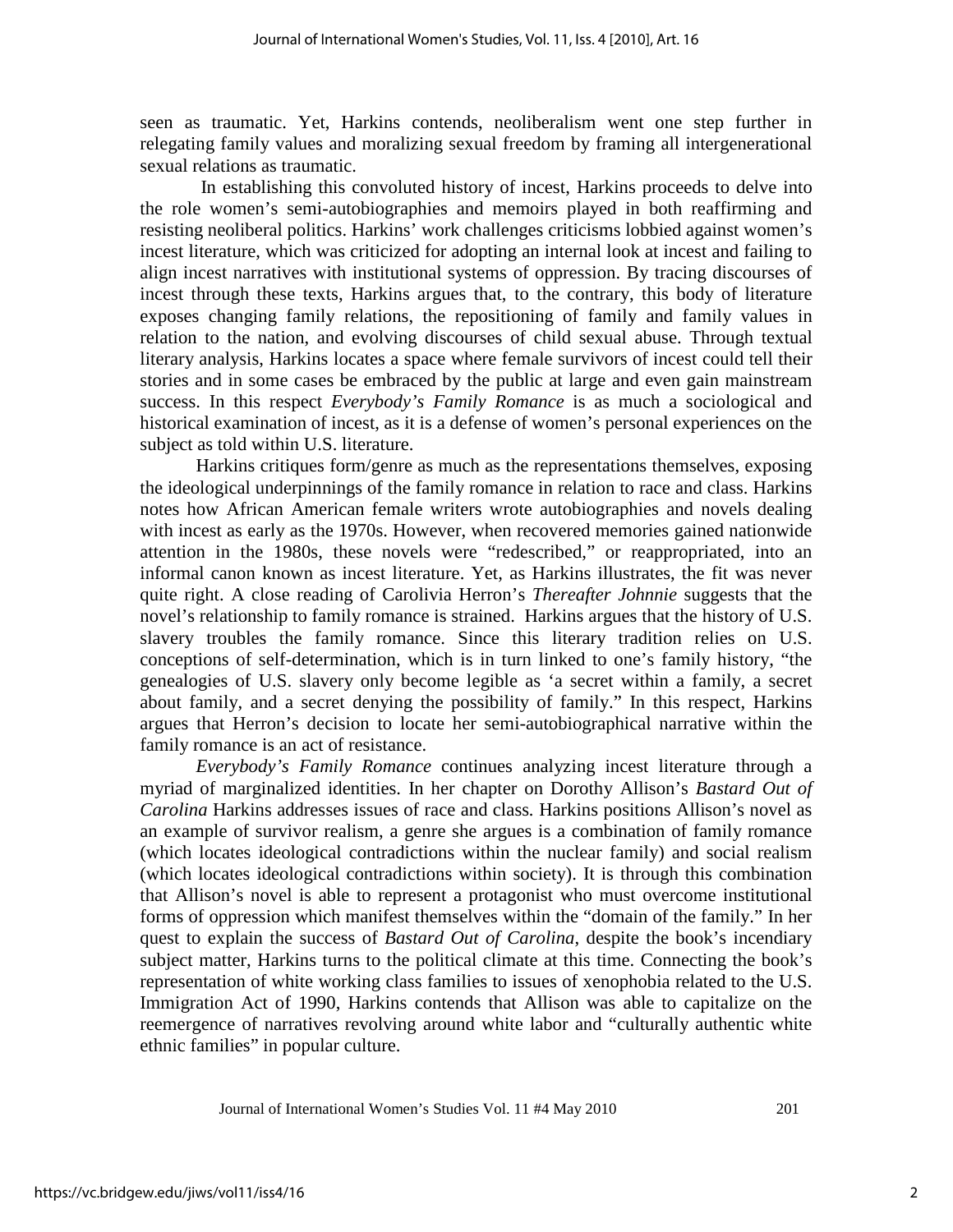In what is arguably the strongest chapter in the book, Harkins explores three texts in relation to one another: the 1998 psychological study by Bruce Rind, Robert Bauserman, and Philip Tromovitch, which examined whether or not intergenerational sex inevitably leads to trauma; Kathryn Harrison's memoir *The Kiss* (1997); and Sapphire's novel *Push* (1996). Harkins connects the reception of these three texts to the sex panics of the 1990s, which often masked homophobic panics.

Discussing the Rind study first, Harkins notes how the researchers' conclusions caused a panic, and organizations such as the Family Research Council set out to destroy the study and the researchers behind it. Moreover, the U.S. House of Representatives passed a resolution publicly condemning the study and calling for strict guidelines regarding future publications involving possible provocative research. Harkins uses the Rind study as a jumping point to analyze the arguments regarding social constructions of children as innocent, asexual, and incapable of participating in consensual sex.

Harkins is able to balance the fine line between acknowledging that child sexual abuse exists and is a grave concern and negating childhood sexuality all together. In her interpretation of the Rind study Harkins notes that "although girls more often experience sex in the context of force or dysfunctional families, in those cases there is no empirically solid evidence that the *sexual* experience and not the force and the dysfunction cause harm." In this respect Harkins recognizes that underage girls may be willing participants in intergenerational sexual relations. By focusing on the context of these sexual relationships, Harkins opens up a space for girls to be sexual but one that also recognizes that power imbalances can create trauma-inducing situations for girls.

In transitioning from the Rind study to Harrison's memoir and Sapphire's novel, Harkins examines the similar backlash these female authors experienced in literary reviews and the public press. In her discussion of *The Kiss*, Kathryn Harrison's memoir on her consensual participation in an incestuous relationship with her father, Harkins notes that reviewers were uncomfortable with the text given that this particular story was "too literal." Harkins argues that reviewers relied on puns as a way to express their discomfort with the text and provide titillation, given that the memoir itself offers few details regarding the father-daughter sexual relationship. Harkins spends the remaining section exploring psychoanalytical readings of *The Kiss*.

In the remainder of this chapter Harkins examines the sensation caused by the publication of Sapphire's novel, *Push*. Harkins particularly notes how Katie Roiphe discredited the literary merit of the novel in her review. According to Harkins, Roiphe vehemently disliked the novel for its use of "'non-standard' English" and the fact that Sapphire's manuscript incited a bidding war. These two aspects, and the novel's focus on a young black illiterate girl who gives birth to two children by her father, caused Roiphe to suggest that the novel relied on sensationalism and was successful due to its shock value. Harkins disagrees with Roiphe's assessment of the novel's language, and spends the remaining pages analyzing how *Push* critiques society's assertion that social mobility must be connected to the use of proper grammar and language.

Overall, *Everybody's Family Romance* is a rich and useful text that has plenty to offer for students and scholars across multiple disciplines. Harkins is an associate professor in the English Department at the University of Washington, and as a result she tends to favor textual analysis as her primary methodology. Harkins is cautious about

Journal of International Women's Studies Vol. 11 #4 May 2010 202